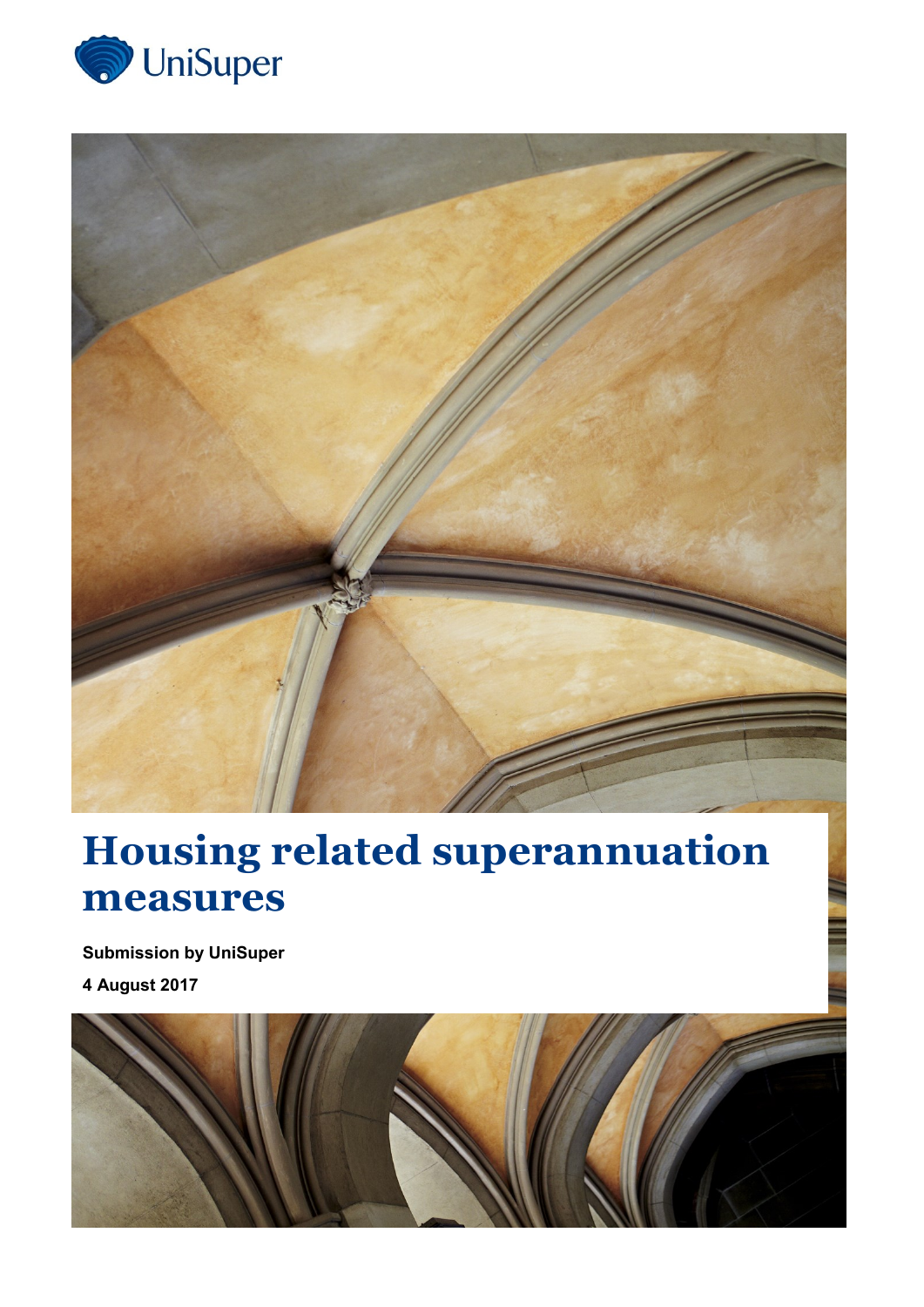

## **About UniSuper**

UniSuper<sup>1</sup> is the superannuation fund dedicated to people working in Australia's higher education and research sector. With approximately 400,000 members and around \$63 billion in assets under management, UniSuper is one of Australia's largest superannuation funds and has one of the very few open defined benefit schemes.

UniSuper Management Pty Ltd would welcome the opportunity to discuss the submission further and to provide additional information in respect of the comments made in this submission. Should you have further queries, please contact Benedict Davies, Manager, Industry & Public Policy on (03) 8831 6670 or [benedict.davies@unisuper.com.au](mailto:benedict.davies@unisuper.com.au)

## **Comments on the Exposure Draft Schedule 1**

We would like to highlight a technical issue associated with the proposed definition of contributions that count, and are thus eligible to be withdrawn, under the rules for the first home saver superannuation scheme.

The proposed definition of voluntary employer contributions relies on the existing definition for mandated employer contributions; however, we think this definition will miss some contributions which are nevertheless involuntary. To address this, we suggest utilising the existing Reportable Employer Superannuation Contribution framework which contains a useful "capacity to influence" test. The RESC framework was established close to 10 years<sup>2</sup> ago and is generally well understood. Importantly, these rules were introduced for a similar purpose that goes to the heart of this issue: What is a compulsory employer contribution compared to a voluntary salary sacrifice arrangement?

### **Proposed definition of eligible contributions**

"Eligible contributions" are defined in proposed section 138-30 of the Tax Administration Act 1953 (TAA 53). Subsection (2) would act to restrict releasable contributions for the purposes of first home purchases to non-mandated employer contributions and member contributions, while excluding contributions made in respect of a defined benefit fund and contributions to constitutionally protected funds.

Mandated employer contributions are defined in SIS Regulation 5.01 as follows:

-

 $1$  This submission has been prepared by UniSuper Management Pty Ltd (ABN 91 006 961 799), which acts as the administrator of the Trustee, UniSuper Limited (ABN 54 006 027 121).

 $2$  Tax Laws Amendment (2009 Measures No. 1) Act 2009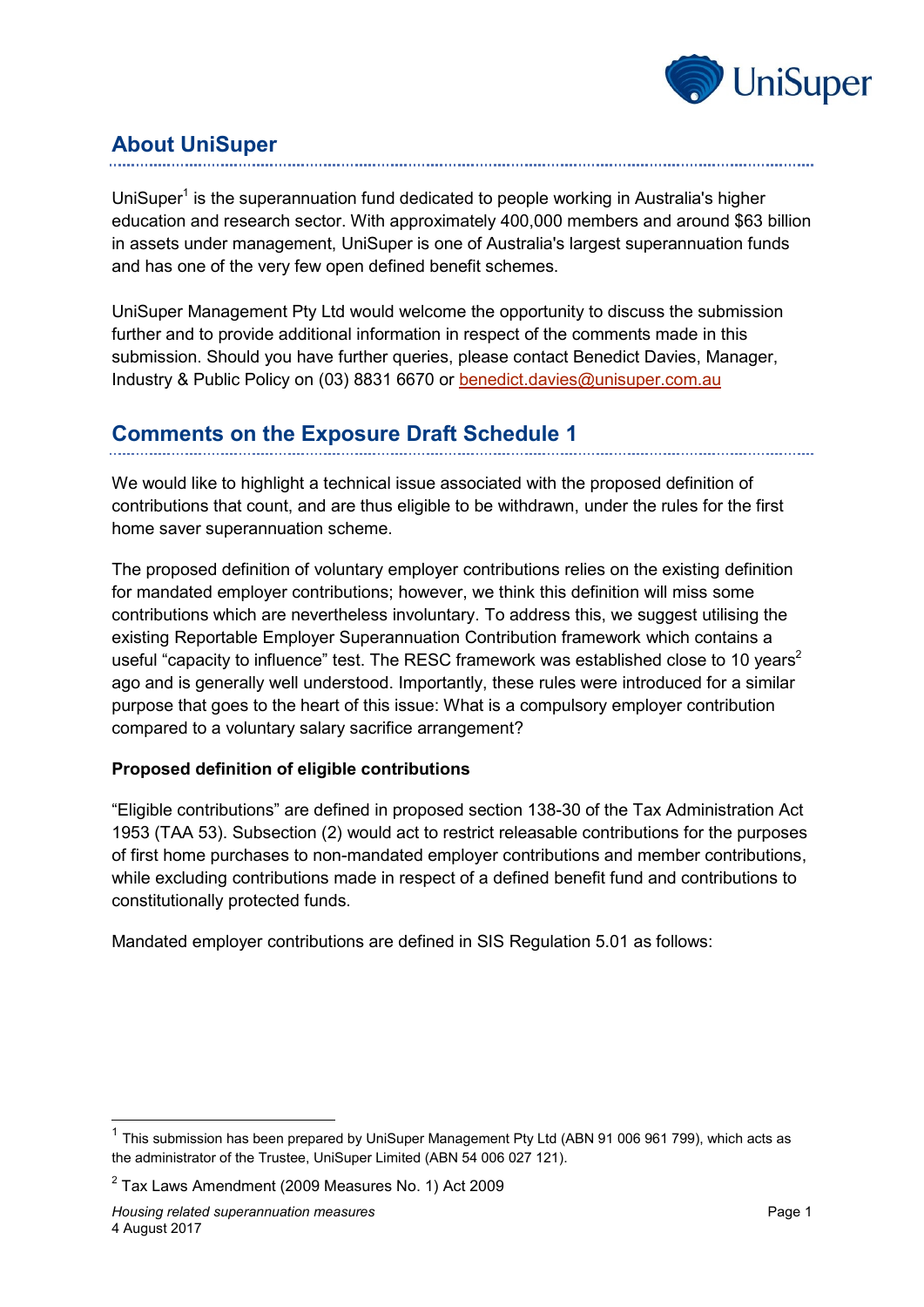

*"mandated employer contributions ", in relation to a member of a regulated superannuation fund, means contributions by, or on behalf of, an employer that are equal to the sum of:*

*(a) the contributions made by, or on behalf of, the employer to the fund in relation to the member, that:*

*(i) reduce the employer's potential liability for the superannuation guarantee charge imposed by [section](http://www.austlii.edu.au/au/legis/cth/consol_act/sgca1992314/s5.html) 5 of the [Superannuation Guarantee Charge Act 1992](http://www.austlii.edu.au/au/legis/cth/consol_act/sgca1992314/) ; or*

*(ii) are payments of shortfall components; and*

*(b) the contributions (other than contributions of the kind specified in [paragraph](http://www.austlii.edu.au/au/legis/cth/consol_reg/sir1994582/s13.22b.html#paragraph) (a)) made by, or on behalf of, the employer to the fund in relation to the member in or towards satisfaction of the employer's obligation to make contributions for the member, being an obligation under an agreement certified, or an award made, on or after 1 July 1986 by an industrial authority.*

In short, this definition aims to include contributions made to satisfy an SG obligation or those made in accordance with the terms of a certified agreement, such as an EBA. While this definition captures a significant amount of mandatory contributions from being treated as voluntary, it will not exclude all contributions. Notably, contributions made for the benefit of employees who, while not employed under an EBA, receive above SG superannuation support.

Some employers provide superannuation support in excess of the SG where elements of EBAs become incorporated into general conditions of employment. Often (but not always) this higher level of support was originally the result of employers providing a defined benefit or a choice to have an equivalent contribution to a defined contribution scheme. This is historically the case with public sector employers (State and Commonwealth) and elements of the higher education sector (for example, related bodies / think-tanks which do not have an EBA, and even within the financial services sector, such as employees of UniSuper.)

While mandatory amounts paid by an employer above the rate of SG are unlikely to be a RESC (because the employees have no capacity to influence that amount), those amounts would potentially fall outside the definition of mandated contributions. We think it is inconsistent with the intent of the law and encourage consideration of relying more on the RESC framework rather than on the definition of mandated and non-mandated contributions.